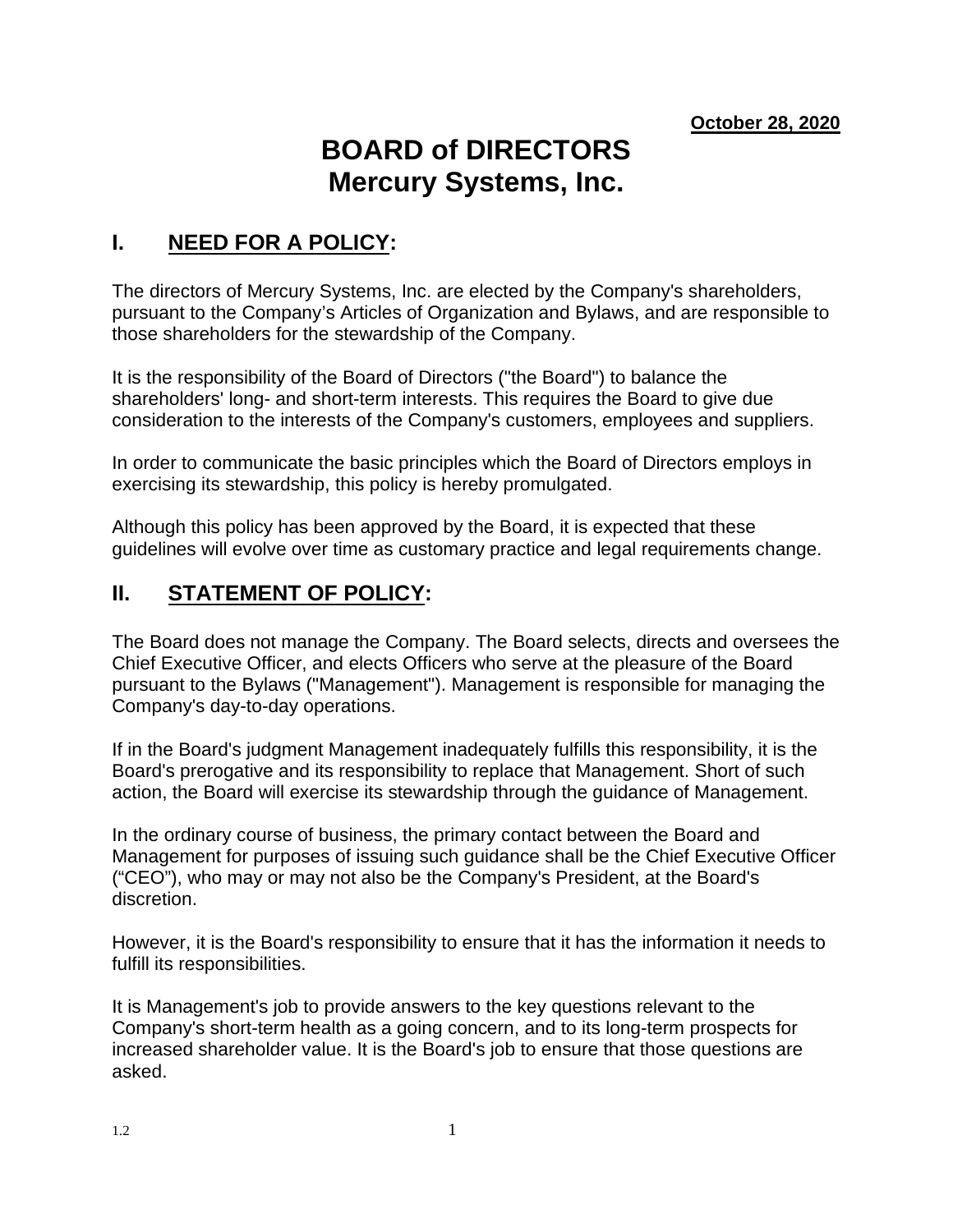# **III. THE BOARD:**

**1.** Ensures that the Company has a strong environment founded on ethics, fiscal accountability and compliance with all laws, provides timely and effective disclosure of information essential for shareholders, and has a documented and demonstrated formal code of conduct that is promulgated to its employees;

**2.** Appoints the Chief Executive Officer, annually reviews CEO performance and the form and amount of CEO compensation, and establishes and annually reviews a plan for CEO succession and transitional leadership;

**3.** Works with Management to establish the Company's long-term goals, and to develop an annually revised, Board-approved, multi-year Strategic Operating Plan to maximize the probability of meeting those goals, within the constraints of the Company's strategic environment;

**4.** Reviews and approves Management's annual plan, including both financial and non-financial objectives, for the most effective furtherance of the Strategic Operating Plan during the current fiscal year;

**5.** Measures the Company's quarterly performance against the Strategic Operating Plan, employs duly approved independent auditors, ratified annually by the shareholders, to ensure the accuracy with which financial results against plan are reported, reviews and approves changes to the plan as circumstances warrant, and appoints the Company's Chief Financial Officer;

**6.** Establishes policies for executive performance evaluation, compensation and development that are competitive in the markets from which the Company recruits and retains key personnel, that align their compensation with the Company's financial and non-financial objectives and their interests with those of the Company's shareholders, and that provide for orderly Management succession and organizational development;

**7.** Engages Management on issues relating to the Company's enterprise risk management program as well as the Company's cybersecurity program;

**8.** Annually evaluates its own performance, the performance of individual directors, and the performance of its committees, proposes to shareholders an annual slate of director candidates whose capabilities it believes are best suited to the Board's needs for governance in future years, elects interim directors between shareholder meetings, considers and approves from time to time the criteria it deems necessary or advisable for prospective director candidates, and establishes, reviews and changes formal governance policies, as it deems necessary; and

**9.** Reviews periodically and determines the form and amount of director compensation.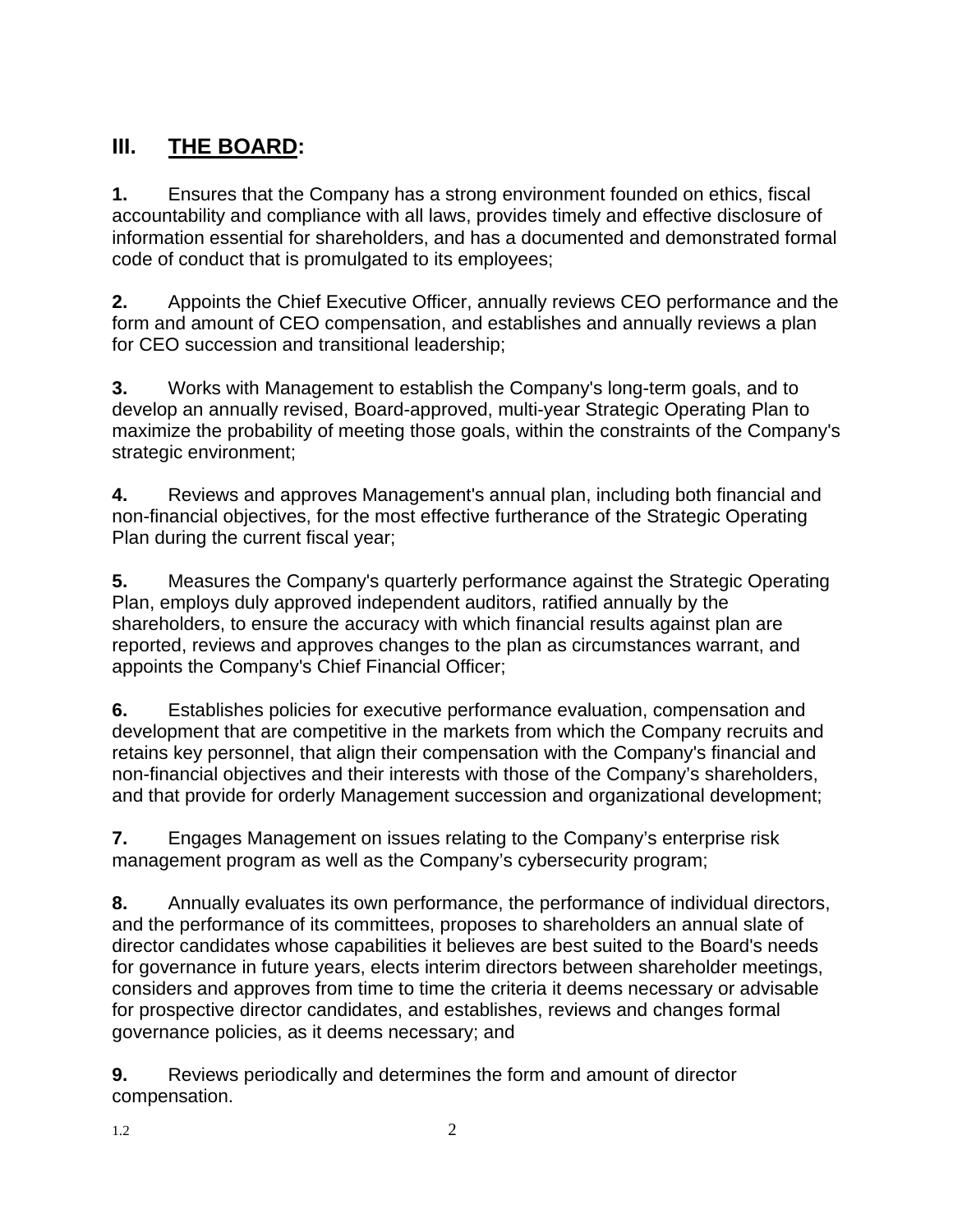In order to provide for the more efficient and effective performance of its duties in respect of certain functional groups above, the Board appoints groups of directors to constitute an Audit Committee, a Compensation Committee, a Government Relations Committee, an M&A and Finance Committee and a Nominating and Governance Committee.

The ultimate responsibility for these functions, and for all other functions of governance which the Board deems appropriate, remains with the Board as a whole. It is the Board's goal to ordinarily reach its decisions by consensus, after due consideration of the relevant facts. It is the role of the committees to ensure that the Board's deliberations are based upon the materially relevant facts.

# **IV. IMPLEMENTATION:**

#### **A. COMPOSITION of the BOARD**

The size and structure of the Board may be changed from time-to-time in accordance with the Company's Bylaws. The Board believes that the optimum number of directors at this stage of the Company's development is no fewer than seven (7) and no more than eleven (11).

The Board is responsible for selecting its own members, subject to the approval of shareholders through election at the next shareholder meeting at which that director is regularly scheduled for election pursuant to the Company's Articles of Organization and applicable law. Each director will provide an annual assessment of the Board's effectiveness and suggestions for changes which will be compiled by the Nominating and Governance Committee. While the candidate screening process has also been delegated to that committee, any director may propose candidates and all invitations to join the Board are extended by the entire Board.

In all cases, a majority of the Board shall always be independent directors, consistent with the definitions of independence of Nasdaq, and no director shall serve on the boards of more than four other publicly held companies.

The Board believes in the benefits diversity brings and it recognizes that diversity of thought makes prudent business sense. Having a Board composed of individuals with diverse skills, experience, backgrounds and perspectives means: competitive advantage; robust understanding of opportunities, issues and risks; inclusion of different concepts, ideas, and relationships; enhanced decision-making and dialogue; and heightened capacity for oversight of the organization and its governance. For purposes of Board composition, diversity includes, but is not limited to, business and industry skills and experience, gender, race and ethnicity. The Board intends to make good use of these differences and distinctions among individuals in determining the optimum composition of the Board. All Board appointments should collectively reflect the diverse nature of the business environment in which the Company operates and be made on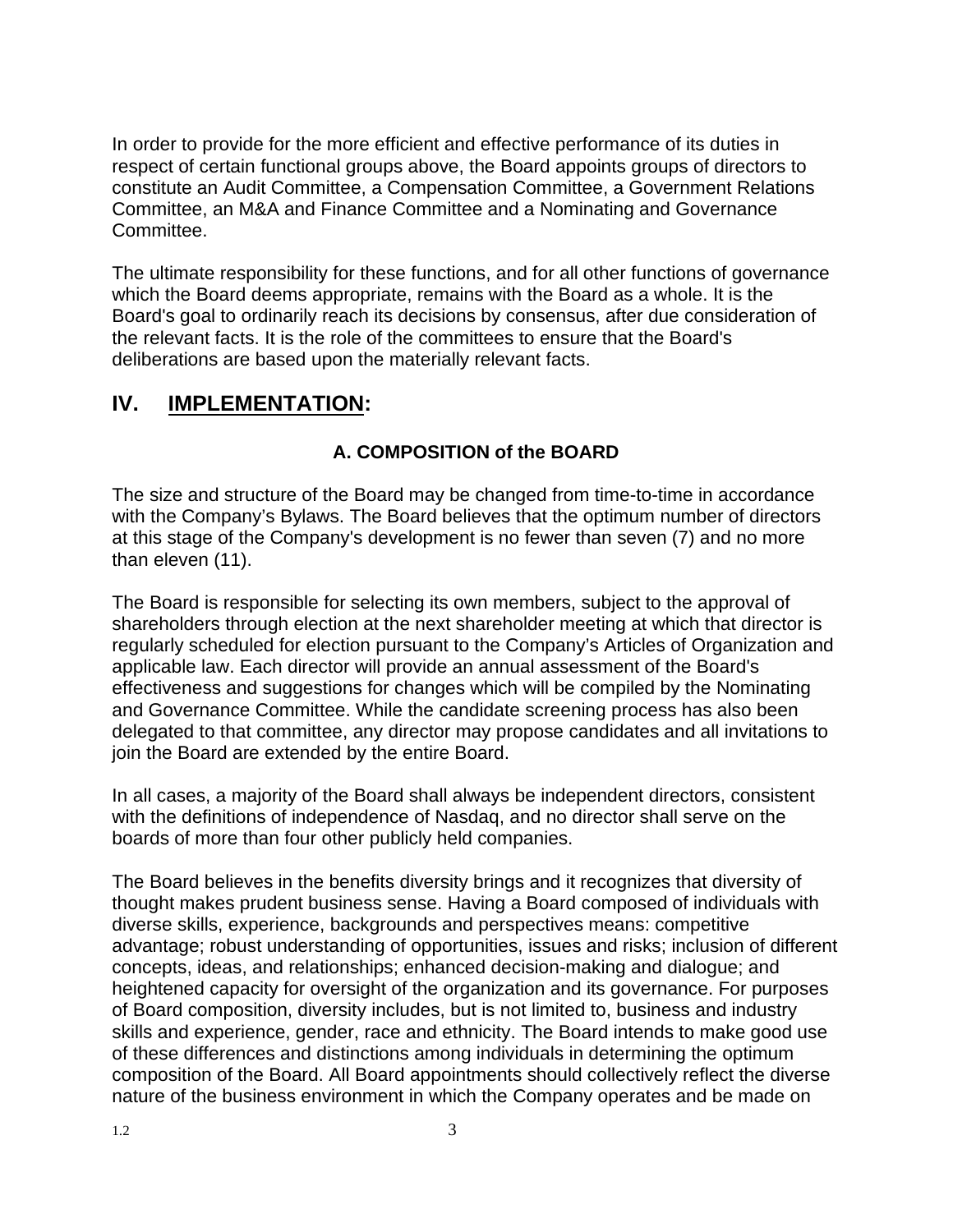merit, in the context of the skills, experience, independence and knowledge which the Board requires to be effective. The Board has a goal to reflect gender, ethnic and racial diversity in its membership.

Since directors develop increasing insight into the Company over time, the Board does not believe in term or age limits. It is the responsibility of the Board to appropriately change its composition as warranted by changes in the circumstances of the Company or of individual directors. Any director whose circumstances at the time of his or her election have materially changed is obligated to so inform the Chairman of the Board, and to offer to resign at the will of the Board.

It is not the sense of the Board that in every instance a director who no longer occupies the position held when elected to the Board should necessarily leave the Board. There should, however, be an opportunity for the Board, through the Nominating and Governance Committee, to review the appropriateness of that director's continued Board service under the changed circumstances.

Contemplated election as director of another corporation is such a change of circumstances that requires prior notification of the Board so that the potential for conflicts or other factors compromising the director's ability to perform his or her duties may be fully assessed.

#### **B. OPERATION of the BOARD**

In order to provide for the orderly conduct of its affairs, the Board elects a Chairman, who is tasked with organizing and conducting Board meetings. However, any director may request the addition of any subject to a Board meeting agenda.

As a matter of policy, the Chairman will be elected from among the independent directors, barring the Board's specific determination otherwise. If, in its judgment the Board determines that election of a non-independent Chairman would best serve the Company at a particular time, such a Chairman would be excluded from executive sessions of the independent directors. In such case, a lead independent director, as appointed from time to time, would preside over executive sessions and would perform such other duties as might be determined from time to time by the Board.

Meetings of the Board may be face-to-face or by video conference call. In general, there should be an absolute minimum of one face-to-face Board meeting in each calendar quarter, and at least two executive sessions of the independent directors per year that conclude with discussions with the CEO. In all cases, minutes shall be kept by the Secretary or Assistant Secretary of the Company or by their Board-approved designee.

A meeting is held after the annual shareholders' meeting to elect officers and to appoint Board committees and their Chairmen.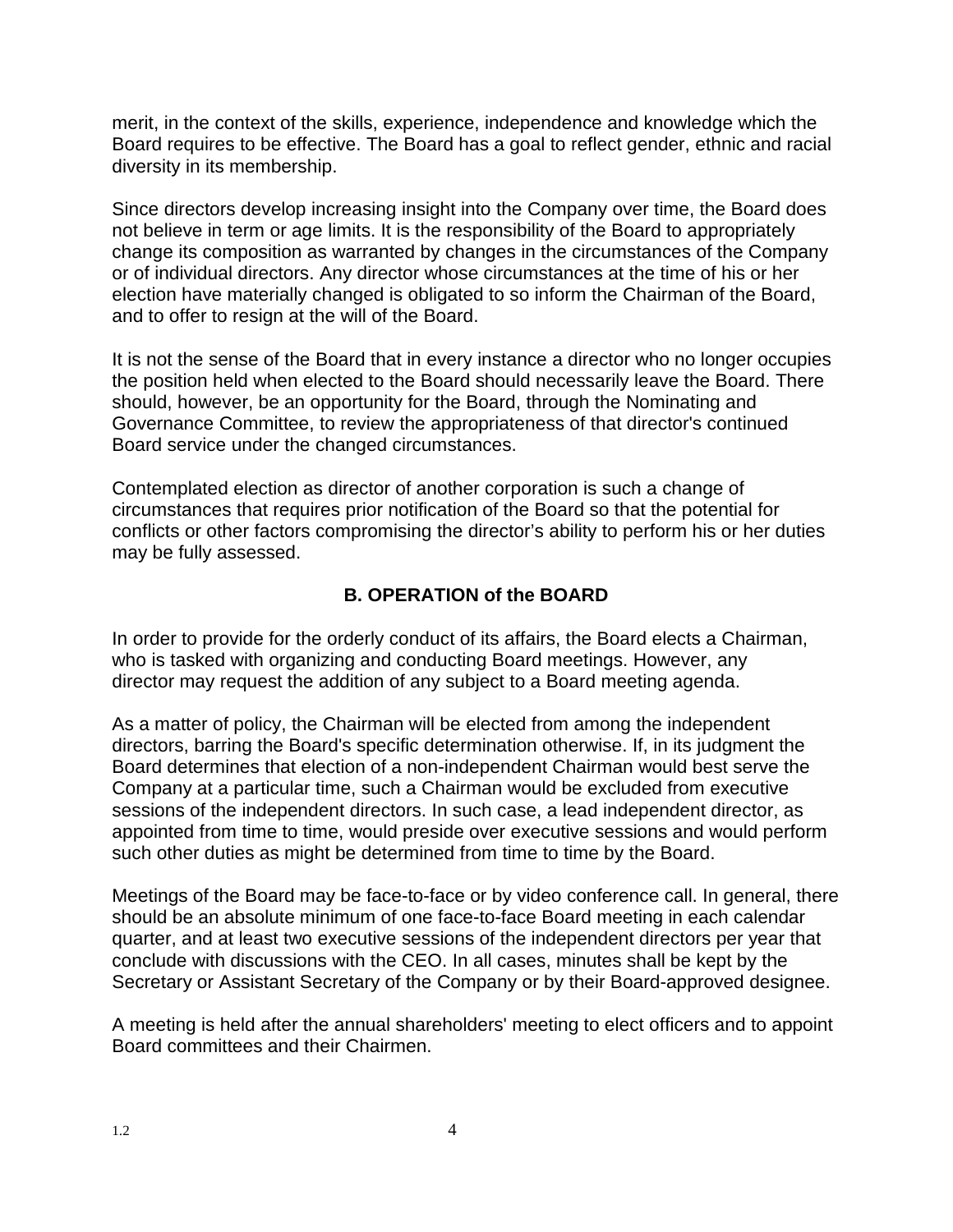Meetings are held at the conclusion of each fiscal quarter, in order to review performance against the Strategic Operating Plan. The Audit Committee is responsible for ensuring that financial results have been appropriately reviewed by the independent auditors.

At least one other meeting is held to review and discuss the Company's strategic environment and its response thereto. This latter effort may be multi-day or multisession, as the Board deems necessary for its approval of the Company's Strategic Operating Plan. The Compensation Committee is responsible for ensuring that the Company's compensation and development policies are consistent with each year's budgetary and non-budgetary objectives, including recommending a CEO compensation plan appropriate for that year's objectives.

At all such meetings, other issues that are of importance in the Board's judgment are also considered. Issues requiring timely consideration between face-to-face meetings are addressed by video conference call.

Each member of the Board is expected to make reasonable efforts to attend regularly scheduled meetings of the Board and to participate in video conference meetings or other special meetings of the Board. Directors are expected to spend the time needed and meet as frequently as the Board deems necessary or appropriate to discharge their responsibilities.

It is the Board's policy that the Chief Executive Officer and designated Management personnel speak for the Company. Members of the Board requested to individually do so should generally decline to do so by referencing this policy.

#### **C. MANAGEMENT SUPPORT**

The Board expects that information necessary to its understanding of the Company's current state of business and future prospects will be provided by Management for Board meetings. Management is expected to provide summary expositions relevant to the discussion of the items on the agenda, and to be prepared to supplement them with details as requested.

Moreover, it is the CEO's responsibility to bring to the Board's attention any other information pertaining to items not on the agenda that reflect actual or potential material changes in the understanding of the Company's business conveyed to the Board at previous Board meetings.

All such materials, and the finalized agenda itself, are to be distributed to the directors prior to the day of the Board meeting. Directors should review these materials in advance of the meeting when reasonably practicable. The CEO may elect to distribute extremely sensitive information in person at the meeting. However, enough indication of the pending fact of such an extraordinary distribution should be communicated to the directors ahead of time to avoid unnecessary surprises.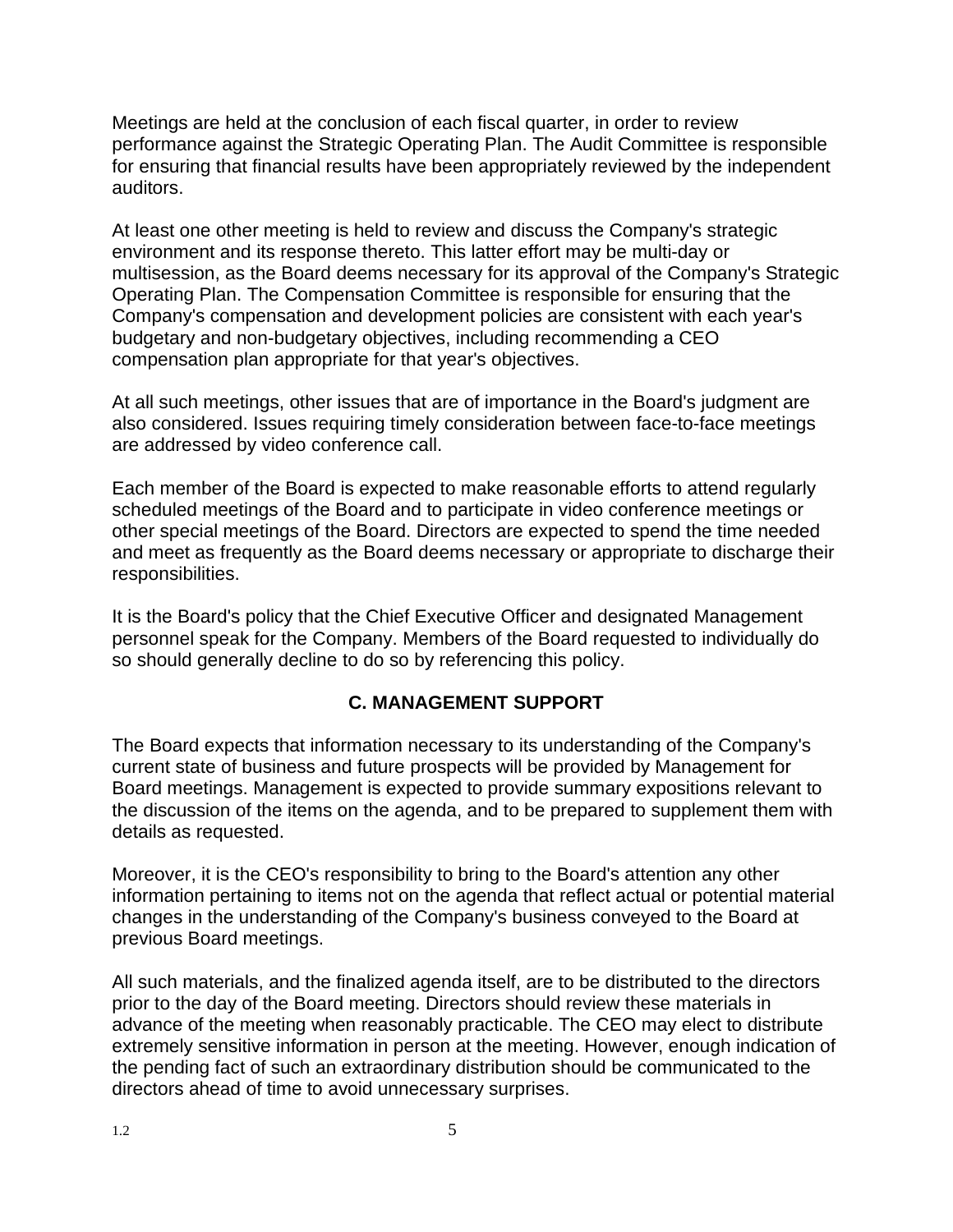In addition to the foregoing, members of the Board shall be afforded appropriate access to Management at and between Board meetings for purposes related to the Board's oversight of the management of the Company's day-to-day operations.

In carrying out its responsibilities, the Board and each committee thereof shall be entitled to rely on the advice and information that it receives from Management and such experts, advisors and professionals with whom the Board or such committee may consult. The Board or any committee thereof shall have the authority to engage legal, accounting or other advisors to provide it with advice and information in connection with carrying out its responsibilities.

#### **D. DIRECTOR ORIENTATION AND CONTINUING EDUCATION**

The Company will conduct an orientation program for each new director within three months following the meeting at which the director is elected. The orientation will include presentations by senior Management designed to familiarize the new director with the Company's business and strategic plans, key policies and practices, principal officers and management structure, auditing and compliance processes and its code of business conduct and ethics.

Directors are also expected to attend relevant educational programs related to their duties on the Board of Directors. The Company will reimburse directors for fees and miscellaneous expenses of attending a reasonable number of programs. The Nominating and Governance Committee will establish an annual budget for appropriate expenses, including reasonable travel, food and lodging expenses. The Committee will periodically monitor such expenses, as reported to the Committee by the Chief Financial Officer.

The Chairman of the Board will be responsible for periodically providing materials or briefing sessions for continuing directors on topics that will assist them in discharging their duties.

#### **E. DIRECTOR STOCK OWNERSHIP**

Each non-employee director is expected to own or control, directly or indirectly, shares of the Company's common stock equal to five times the value of the annual director cash retainer within five years of first becoming a non-employee director. Each nonemployee director is expected to retain such investment in the Company as long as he or she is a non-employee director. Exceptions to this stock ownership guideline may be approved from time to time by the Board as it deems necessary to address individual circumstances.

#### **F. MAJORITY VOTING POLICY**

In an uncontested election, any nominee for director who receives a greater number of votes "withheld" for his or her election than votes "for" such election (a "Majority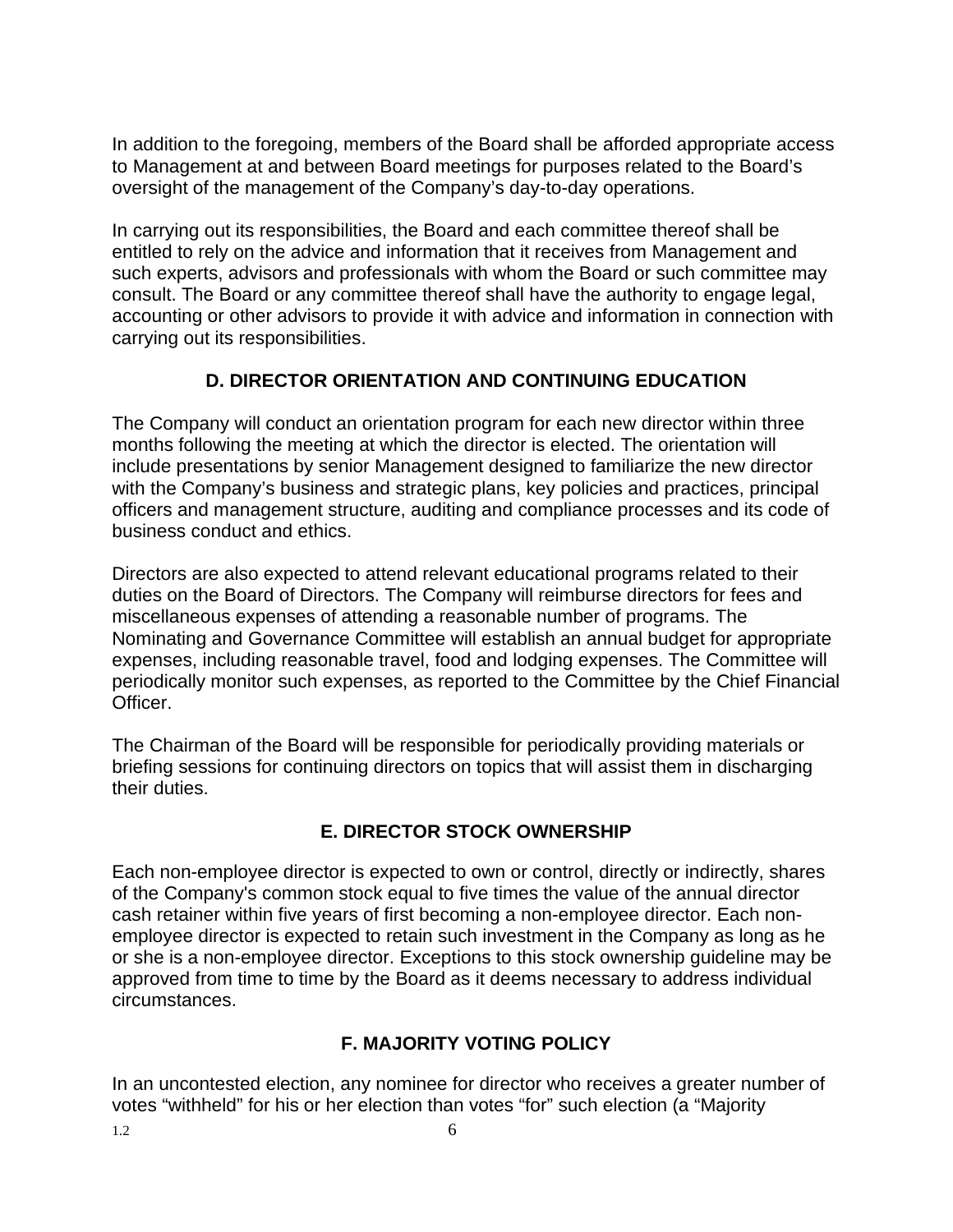Withheld Vote") shall promptly tender his or her resignation after such election for consideration by the Nominating and Governance Committee. Within 90 days thereafter, the Board, taking into account the recommendation of the Nominating and Governance Committee, must determine whether to accept or reject the resignation. The director that tendered the resignation shall not participate in the consideration or determination of whether to accept such resignation. The Board shall disclose by press release its decision to accept or reject the resignation and, if applicable, the reasons for rejecting the resignation. If a majority of the Nominating and Governance Committee members receive a Majority Withheld Vote at the same election, then the independent directors who did not receive a Majority Withheld Vote will appoint a committee of independent directors to consider the resignation offers and recommend to the Board whether to accept or reject them.

#### **G. CHIEF EXECUTIVE OFFICER STOCK OWNERSHIP**

The CEO is expected to own or control, directly or indirectly, shares of the Company's common stock with a value of at least five times the CEO's base salary. The CEO is expected to meet this guideline within five years of first becoming the CEO. The CEO is expected to retain such investment in the Company as long as he or she is the CEO. Prior to meeting the five times holding requirement per this guideline, after applicable tax withholding on the vesting of an equity award, the CEO is required to retain 50% of the net, after tax award until he or she is in compliance with the stock ownership guideline. Exceptions to this stock ownership guideline may be approved from time to time by the Board as it deems necessary to address individual circumstances.

#### **H. STOCK OWNERSHIP BY EXECUTIVES REPORTING TO THE CEO**

Each of the executives who report directly to the CEO is expected to own or control, directly or indirectly, shares of the Company's common stock with a value of at least three times the individual's base salary. Each such executive is expected to meet this guideline within five years of first becoming a direct report to the CEO, or within five years of January 22, 2019, whichever is later. Each such executive is expected to retain such investment in the Company as long as he or she is a direct report to the CEO. Prior to meeting the three times holding requirement per this guideline, after applicable tax withholding on the vesting of an equity award, the executive is required to retain 50% of the net, after tax award until he or she is in compliance with the stock ownership guideline. Exceptions to this stock ownership guideline may be approved from time to time by the Board as it deems necessary to address individual circumstances.

# **V. RESPONSIBILITY and AUTHORITY:**

The Directors of Mercury Systems, Inc. are individually and collectively responsible for the definition of and their adherence to this basic governance policy for the Company.

They may not delegate this authority. However, the Nominating and Governance Committee is hereby responsible for reviewing this policy and annually reporting to the